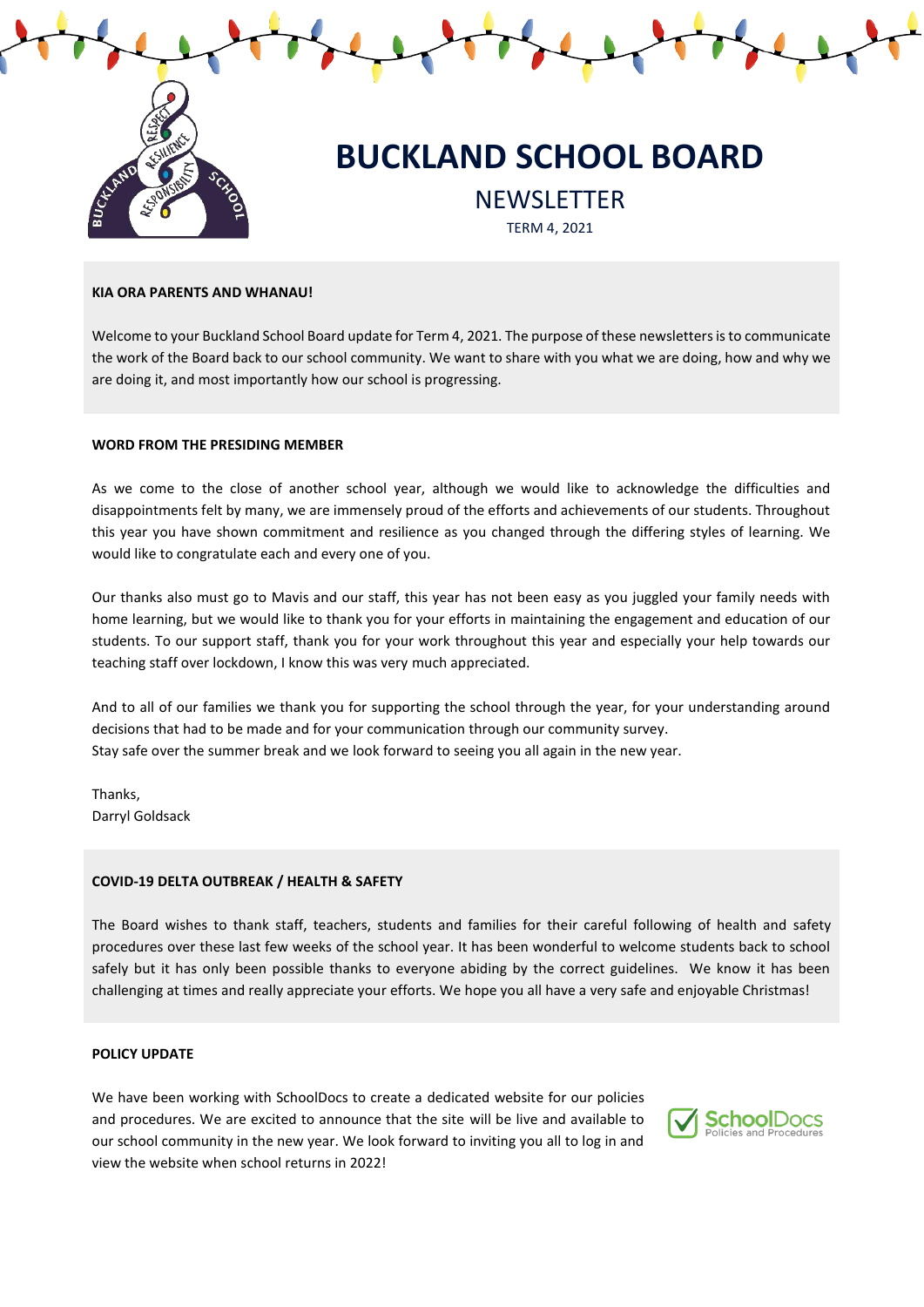#### **FINANCIAL REPORT**

Our school financials remain in a healthy condition. The Board has continued to help invest in the improvement of the school this year, and we are looking forward to funding some exciting new projects in 2022. These include the purchase of a new senior playground, some additional seating for the new library deck, and other things still to be confirmed. The Board has also decided to fund an additional teacher for 2022 to maintain our current staff numbers. We are happy to be able to do this, and see it as an important investment into our students.

We also wish to thank the valuable contributions of our PTA in 2021. Having to cancel a second consecutive Agricultural Day, our largest fundraising event of the year, was a huge blow. We look forward to supporting the PTA with their fundraising efforts in 2022, and encourage anyone interested to get involved and help out too!

# **PRIZEGIVING 2021**

Sadly a traditional prizegiving format is not possible this year, but modified versions will take place remotely using Google Meet. We are proud of all our students for showing resilience and adapting to new ways of learning this year. The following dates and times have been published in the school newsletter:

Monday 13 December: Prizegiving at 1:30pm for students with surnames A-J. Tuesday 14 December: Prizegiving at 1:30pm for students with surnames K-Z and Bubble students.

*Please refer to the school newsletter for the log in details.*

## **BOARD MEETINGS**

Your Board meets every month to discuss, review and plan governance related issues. Board meetings are open meetings and members of our school community are welcome to attend as an observer. In the event of lockdown, the meetings take place remotely, online. If you would like to attend or learn more, please contact us via email (board@buckland.school.nz). Board meeting minutes are public documents and available to view on our school website.



*Next Board Meeting: Wednesday 23 February 6pm The Board breaks over the Christmas holidays and returns in February 2022.*

# **COMMUNITY SURVEY**

Thank you to those of you who completed our most recent community survey. The Board is currently reviewing all of the results, and will use these to help shape future plans for our school. We look forward to sharing the findings with you all in the new year.



#### **STUDENT REPORTS**

It has not been a conventional school year and as such, end of year reports will look a little bit different. The Board supports the decision to modify reporting to focus more on student wellbeing, lockdown home learning and student voice. Thank you to our teachers who are working hard to prepare these and provide a valuable snapshot of your child's second half of the year.